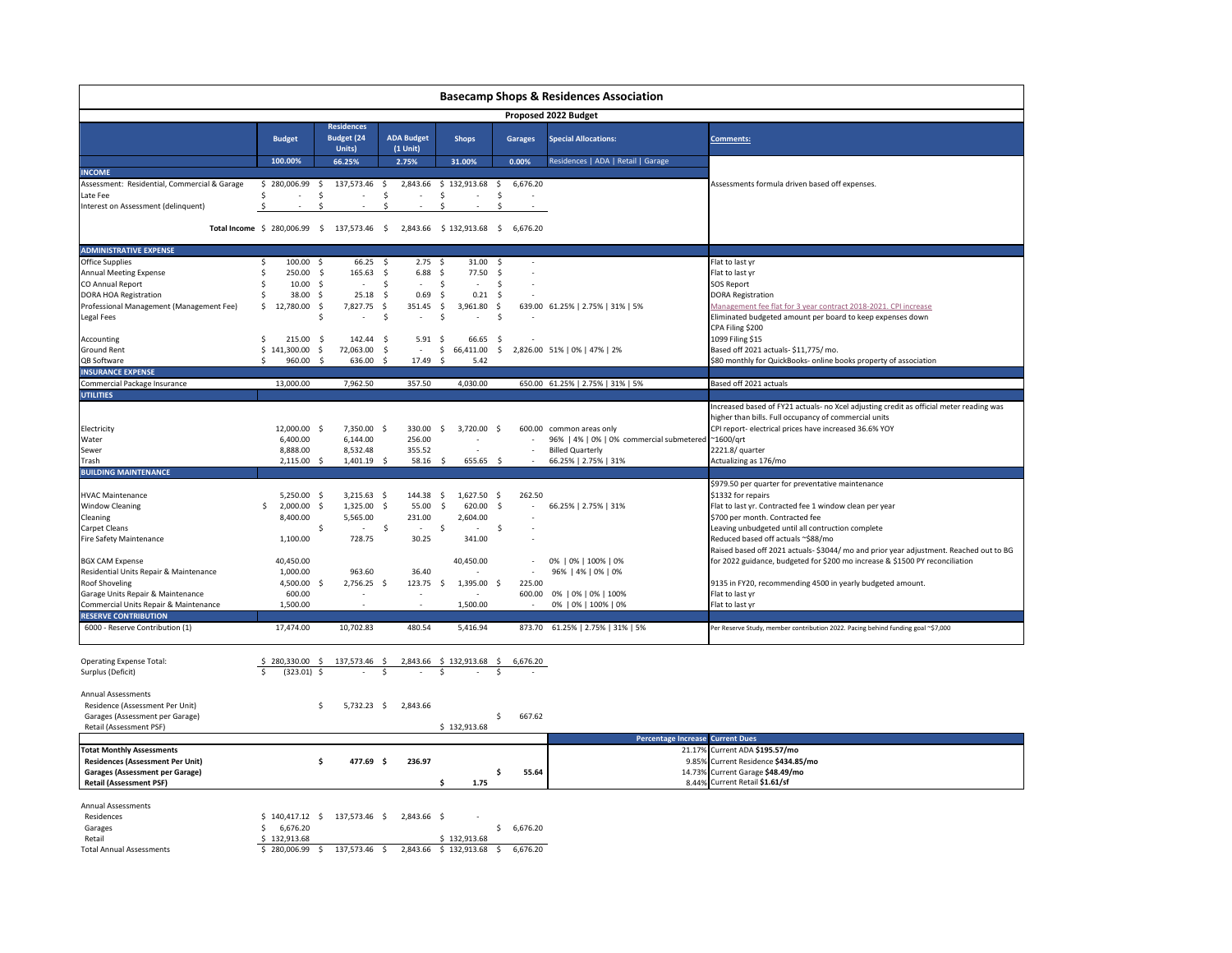| <b>Basecamp Shops &amp; Residences HOA</b>       |    |            |          |                                        |     |             |             |  |  |  |  |
|--------------------------------------------------|----|------------|----------|----------------------------------------|-----|-------------|-------------|--|--|--|--|
|                                                  |    |            |          | Budget vs. Actuals: FY_2021 - FY21 P&L |     |             |             |  |  |  |  |
| January - December 2021                          |    |            |          |                                        |     |             |             |  |  |  |  |
| <b>Total</b>                                     |    |            |          |                                        |     |             |             |  |  |  |  |
|                                                  |    | Actual     |          | <b>Budget</b>                          |     | over Budget | % of Budget |  |  |  |  |
| Income                                           |    |            |          |                                        |     |             |             |  |  |  |  |
| <b>Dues Assessment</b>                           |    | 255,968.52 |          | 255,968.52                             |     | 0.00        | 100.00%     |  |  |  |  |
| Interest                                         |    | 26.54      |          |                                        |     | 26.54       |             |  |  |  |  |
| <b>Rules Violations</b>                          |    | 250.00     |          |                                        |     | 250.00      |             |  |  |  |  |
| <b>Total Income</b>                              | \$ | 256,245.06 | \$       | 255,968.52                             | \$  | 276.54      | 100.11%     |  |  |  |  |
| <b>Gross Profit</b>                              | \$ | 256,245.06 | <b>s</b> | 255,968.52                             | s.  | 276.54      | 100.11%     |  |  |  |  |
| <b>Expenses</b>                                  |    |            |          |                                        |     |             |             |  |  |  |  |
| <b>Administrative Expenses</b>                   |    |            |          |                                        |     | 0.00        |             |  |  |  |  |
| <b>Accounting</b>                                |    | 213.20     |          | 200.00                                 |     | 13.20       | 106.60%     |  |  |  |  |
| <b>Annual Meeting Expense</b>                    |    |            |          | 250.00                                 |     | $-250.00$   | 0.00%       |  |  |  |  |
| <b>CO Annual Report</b>                          |    | 10.00      |          | 10.00                                  |     | 0.00        | 100.00%     |  |  |  |  |
| <b>DORA HOA Registration</b>                     |    | 29.00      |          | 38.00                                  |     | $-9.00$     | 76.32%      |  |  |  |  |
| <b>Ground Rent</b>                               |    | 141,298.68 |          | 139,400.00                             |     | 1,898.68    | 101.36%     |  |  |  |  |
| <b>Management Fees</b>                           |    | 12,000.00  |          | 12,000.00                              |     | 0.00        | 100.00%     |  |  |  |  |
| <b>Office Supplies</b>                           |    | 240.00     |          | 100.00                                 |     | 140.00      | 240.00%     |  |  |  |  |
| <b>Total Administrative Expenses</b>             | \$ | 153,790.88 | \$       | 151,998.00                             | \$  | 1,792.88    | 101.18%     |  |  |  |  |
| <b>Building Maintenance Expenses</b>             |    |            |          |                                        |     | 0.00        |             |  |  |  |  |
| <b>BGX Cam Expense</b>                           |    | 37,764.91  |          | 36,528.00                              |     | 1,236.91    | 103.39%     |  |  |  |  |
| Cleaning                                         |    | 7,000.00   |          | 7.200.00                               |     | $-200.00$   | 97.22%      |  |  |  |  |
| <b>Commercial Units Repair &amp; Maintenance</b> |    | 6,168.00   |          | 1,500.00                               |     | 4,668.00    | 411.20%     |  |  |  |  |
| <b>Fire Safety Maintenance</b>                   |    | 1,050.58   |          | 1,650.00                               |     | $-599.42$   | 63.67%      |  |  |  |  |
| Garage Units Repair & Maintenance                |    | 642.90     |          | 600.00                                 |     | 42.90       | 107.15%     |  |  |  |  |
| <b>HVAC</b>                                      |    | 4,289.35   |          | 4,000.00                               |     | 289.35      | 107.23%     |  |  |  |  |
| Residential Units Repair & Maintenance           |    | 350.52     |          | 1,000.00                               |     | $-649.48$   | 35.05%      |  |  |  |  |
| <b>Window Cleaning</b>                           |    |            |          | 2,000.00                               |     | $-2,000.00$ | 0.00%       |  |  |  |  |
| <b>Total Building Maintenance Expenses</b>       | \$ | 57,266.26  | \$       | 54,478.00                              | \$  | 2,788.26    | 105.12%     |  |  |  |  |
| <b>Commercial Package Insurance</b>              |    | 12,972.00  |          | 13,000.00                              |     | $-28.00$    | 99.78%      |  |  |  |  |
| <b>QB Software</b>                               |    | 650.00     |          |                                        |     | 650.00      |             |  |  |  |  |
| <b>Utilities</b>                                 |    |            |          |                                        |     | 0.00        |             |  |  |  |  |
| Electricity                                      |    | 12,062.10  |          | 5,600.00                               |     | 6,462.10    | 215.39%     |  |  |  |  |
| Sewer                                            |    | 8,887.20   |          | 8,888.00                               |     | $-0.80$     | 99.99%      |  |  |  |  |
| Trash                                            |    | 1,165.00   |          | 1,320.00                               |     | $-155.00$   | 88.26%      |  |  |  |  |
| Water                                            |    | 6,392.20   |          | 6,000.00                               |     | 392.20      | 106.54%     |  |  |  |  |
| <b>Total Utilities</b>                           | \$ | 28,506.50  | \$       | 21,808.00                              | \$  | 6,698.50    | 130.72%     |  |  |  |  |
| <b>Total Expenses</b>                            | \$ | 253,185.64 | \$       | 241,284.00                             | \$  | 11,901.64   | 104.93%     |  |  |  |  |
|                                                  | \$ | 3,059.42   | \$       | 14,684.52                              | -\$ | 11,625.10   | 20.83%      |  |  |  |  |
| <b>Net Operating Income</b>                      | \$ | 3,059.42   | \$       | 14,684.52                              | -\$ | 11,625.10   | 20.83%      |  |  |  |  |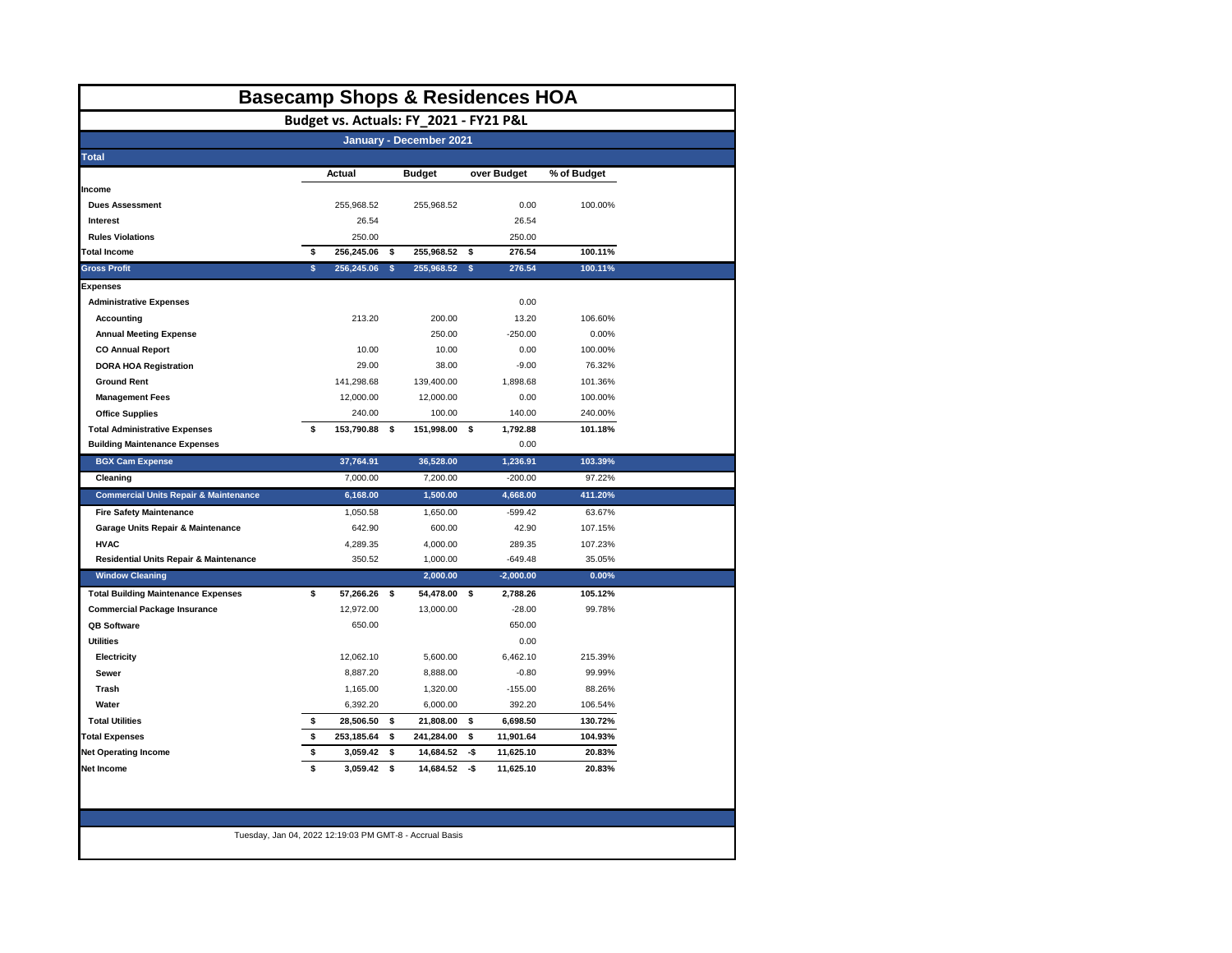|                                                  | <b>Basecamp Shops &amp; Residences HOA</b> |                         |              |             |
|--------------------------------------------------|--------------------------------------------|-------------------------|--------------|-------------|
|                                                  | Budget vs. Actuals: FY_2020 - FY20 P&L     |                         |              |             |
|                                                  |                                            | January - December 2020 |              |             |
| <b>Total</b>                                     |                                            |                         |              |             |
|                                                  | Actual                                     | <b>Budget</b>           | over Budget  | % of Budget |
| Income                                           |                                            |                         |              |             |
| <b>Dues Assessment</b>                           | 252,564.98                                 | 240,225.00              | 12,339.98    | 105.14%     |
| Interest                                         | 158.91                                     |                         | 158.91       |             |
| <b>Rules Violations</b>                          | 1,500.00                                   |                         | 1,500.00     |             |
| <b>Total Income</b>                              | \$254,223.89                               | \$240,225.00            | \$13,998.89  | 105.83%     |
| <b>Gross Profit</b>                              | \$254,223.89                               | \$240,225.00            | \$13,998.89  | 105.83%     |
| <b>Expenses</b>                                  |                                            |                         |              |             |
| <b>Administrative Expenses</b>                   |                                            |                         | $\mathbf 0$  |             |
| Accounting                                       | $-1,457.88$                                | 200                     | $-1,657.88$  | -728.94%    |
| <b>Annual Meeting Expense</b>                    | 60.32                                      | 250                     | $-189.68$    | 24.13%      |
| <b>CO Annual Report</b>                          | 10                                         |                         | 10           |             |
| <b>DORA HOA Registration</b>                     | 30                                         |                         | 30           |             |
| <b>Ground Rent</b>                               | 139,813.90                                 | 139,400.00              | 413.9        | 100.30%     |
| <b>Legal Fees</b>                                |                                            | 1,000.00                | $-1,000.00$  | 0.00%       |
| <b>Management Fees</b>                           | 12,000.00                                  | 12,000.00               | $\mathbf 0$  | 100.00%     |
| <b>Office Supplies</b>                           | 100                                        | 100                     | $\pmb{0}$    | 100.00%     |
| <b>Total Administrative Expenses</b>             | \$150,556.34                               | \$152,950.00            | (\$2,393.66) | 98.44%      |
| <b>Building Maintenance Expenses</b>             |                                            |                         |              |             |
| <b>BGX Cam Expense</b>                           | 40,162.73                                  | 35.800.00               | 4.362.73     | 112.19%     |
| <b>Carpet Cleaning</b>                           |                                            | 860                     | $-860$       | 0.00%       |
| Cleaning                                         | 6,700.00                                   | 7,200.00                | $-500$       | 93.06%      |
| <b>Commercial Units Repair &amp; Maintenance</b> | 449.43                                     | 1,500.00                | $-1,050.57$  | 29.96%      |
| <b>Fire Safety Maintenance</b>                   | 1,775.04                                   | 1,650.00                | 125.04       | 107.58%     |
| Garage Units Repair & Maintenance                | 118.25                                     | 600                     | $-481.75$    | 19.71%      |
| <b>HVAC</b>                                      | 4,268.50                                   | 4,000.00                | 268.5        | 106.71%     |
| Residential Units Repair & Maintenance           | 1,713.12                                   | 1,000.00                | 713.12       | 171.31%     |
| Roof Repairs & Maintenance                       | 9,135.00                                   |                         | 9,135.00     |             |
| <b>Window Cleaning</b>                           | 2,000.00                                   | 2,000.00                | $\mathbf 0$  | 100.00%     |
| <b>Total Building Maintenance Expenses</b>       | \$66,322.07                                | \$54,610.00             | \$11,712.07  | 121.45%     |
| <b>Commercial Package Insurance</b>              | 13,744.88                                  | 11,025.00               | 2,719.88     | 124.67%     |
| QB Software                                      | 791                                        |                         | 791          |             |
| <b>Utilities</b>                                 |                                            |                         | 0            |             |
| Electricity                                      | 6,392.84                                   | 5,600.00                | 792.84       | 114.16%     |
| Sewer                                            | 8,503.14                                   | 8,200.00                | 303.14       | 103.70%     |
| Trash                                            | 1,236.83                                   | 2,640.00                | $-1,403.17$  | 46.85%      |
| Water                                            | 5,994.88                                   | 5,200.00                | 794.88       | 115.29%     |
| <b>Total Utilities</b>                           | \$22,127.69                                | \$21,640.00             | \$487.69     | 102.25%     |
| <b>Total Expenses</b>                            | \$253,541.98                               | \$240,225.00            | \$13,316.98  | 105.54%     |
| <b>Net Operating Income</b>                      | \$681.91                                   | \$0.00                  | \$681.91     |             |
| <b>Net Income</b>                                | \$681.91                                   | \$0.00                  | \$681.91     |             |
|                                                  |                                            |                         |              |             |

Wednesday, Jan 20, 2021 11:06:28 AM GMT-8 - Accrual Basis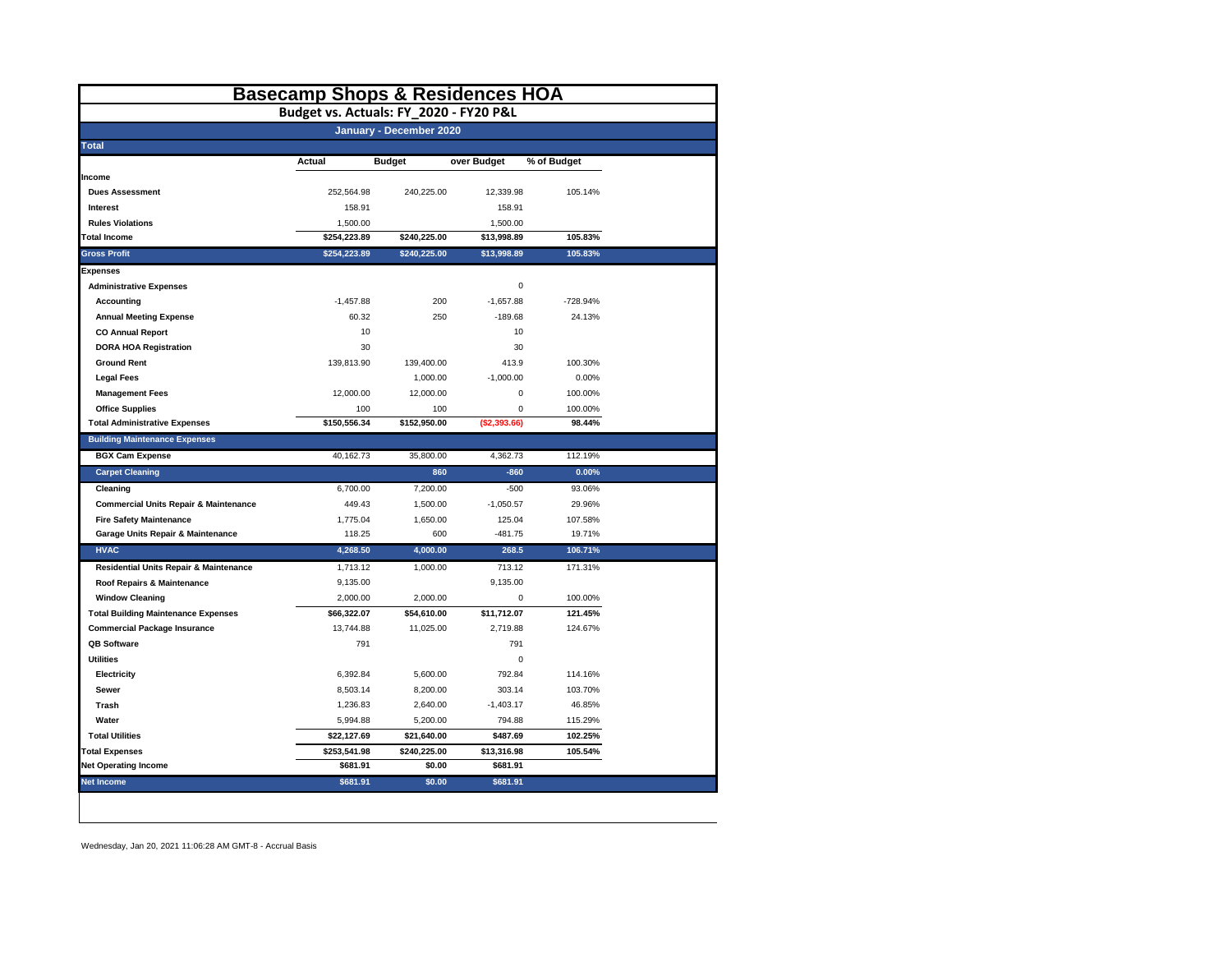| <b>Basecamp Shops &amp; Residences HOA</b>               |                |          |                                     |                |                |                  |      |            |              |            |
|----------------------------------------------------------|----------------|----------|-------------------------------------|----------------|----------------|------------------|------|------------|--------------|------------|
| A/R Aging Summary                                        |                |          |                                     |                |                |                  |      |            |              |            |
| As of November 1, 2020                                   |                |          |                                     |                |                |                  |      |            |              |            |
|                                                          | <b>Current</b> | $1 - 30$ | $31 - 60$                           | $61 - 90$      | 91 and<br>over | Total            |      |            |              |            |
| Commercial Unit C-101 - BH III                           | 2,146.13       |          |                                     |                |                | 2,146.13         | 1333 | \$2,226.11 | \$79.98      | \$959.76   |
| Commercial Unit C-102 - BH III                           | 1,531.11       |          |                                     |                |                | 1,531.11         | 951  | \$1,588.17 | \$57.06      | \$684.72   |
| Commercial Unit C-103 - BH III                           | 758.31         |          |                                     |                |                | 758.31           | 471  | \$786.57   | \$28.26      | \$339.12   |
| Commercial Unit C-104 - BH III                           | 838.81         |          |                                     |                |                | 838.81           | 521  | \$870.07   | \$31.26      | \$375.12   |
| Commercial Unit C-105 - BH III                           | 2,761.15       |          |                                     |                |                | 2,761.15         | 1715 | \$2,864.05 | \$102.90     | \$1,234.80 |
| Commercial Unit C-106 - BH III                           | 2,178.33       |          |                                     |                |                | 2,178.33         | 1353 | \$2,259.51 | \$81.18      | \$974.16   |
| Fisher, Eric A. LLC - Unit 212                           | 434.85         |          |                                     |                |                | 434.85           |      |            |              |            |
| Gassaway, Laura - Unit 210                               | 434.85         |          |                                     |                |                | 434.85           |      |            |              |            |
| Goodacre, Tim - Unit 221                                 | 483.34         |          |                                     |                |                | 483.34           |      |            |              |            |
| Harris, Jason - Unit 203                                 | 434.85         |          |                                     |                |                | 434.85           |      |            |              |            |
| Hoskins, Eva - Unit 208                                  | 434.85         |          |                                     |                |                | 434.85           |      |            |              |            |
| Janik, Steven - Unit 220                                 | 434.85         |          |                                     |                |                | 434.85           |      |            |              |            |
| Jeffrey, Kenneth - Unit 107                              | 195.57         |          |                                     |                |                | 195.57           |      |            |              |            |
| Johnson, Jessica & Gerbes, Kevin - Unit 215              | 434.85         |          |                                     |                |                | 434.85           |      |            |              |            |
| Jones, Diane - Unit 222                                  | 483.34         |          |                                     |                |                | 483.34           |      |            |              |            |
| Kohanova, Tamara - Unit 214                              | 434.85         |          |                                     |                |                | 434.85           |      |            |              |            |
| LaFontaine, Paul - Unit 216                              | 434.85         |          |                                     |                |                | 434.85           |      |            |              |            |
| Mikolajczak, Tyler - Unit 205                            | 434.85         |          |                                     |                |                | 434.85           |      |            |              |            |
| Miller, Crystal Lane & Bachman, Gregory Scott - Unit 207 | 434.85         |          |                                     |                |                | 434.85           |      |            |              |            |
| Newcomer, Francis Unit 218                               | 483.34         |          |                                     |                |                | 483.34           |      |            |              |            |
| Patel, Anish - Unit 211                                  | 434.85         |          |                                     |                |                | 434.85           |      |            |              |            |
| Peterson, Craig - Unit 209                               | 483.34         |          |                                     |                |                | 483.34           |      |            |              |            |
| Saracini, Joseph M. - Unit 219                           | 434.85         |          |                                     |                |                | 434.85           |      |            |              |            |
| Smith, Colette - Unit 213                                | 434.85         |          |                                     |                |                | 434.85           |      |            |              |            |
| Stephens, Scott & Cristina - Unit 201 & Garage #5        | 434.85         |          |                                     |                |                | 434.85           |      |            |              |            |
| Ton, Lisa & Khanh - Unit 217                             | 483.34         |          |                                     |                |                | 483.34           |      |            |              |            |
| Ton, Lisa - Unit 204                                     | 483.34         |          |                                     |                |                | 483.34           |      |            |              |            |
| Tracy, Paul - Unit 223                                   | 483.34         |          |                                     |                |                | 483.34           |      |            |              |            |
| Van Gundy, Ryan & Boesen, Elizabeth - Unit 206           | 483.34         |          |                                     |                |                | 483.34           |      |            |              |            |
| Warren, Tim & Candice - Unit 202                         | 483.34         |          |                                     |                |                | 483.34           |      |            |              |            |
| Westman, Randy & Caryn- Unit 224                         | 483.34         |          |                                     |                |                | 483.34           |      |            |              |            |
| <b>TOTAL</b>                                             | \$21,330.71 \$ |          | 0.00 <sup>5</sup><br>$0.00\quad$ \$ | $0.00\quad$ \$ |                | 0.00 \$21,330.71 |      |            | \$255,968.52 |            |

## The proposed assessment changes are as follows:

- 1. Residential assessments increase from \$388/mo to \$434.85/mo
- 2. Garage assessments increase from \$48/mo to \$48.49/mo
- 3. ADA residential unit increases from \$148/mo to \$195.57/mo
- 4. Retail units increase from \$1.59/sf to \$1.61/sf